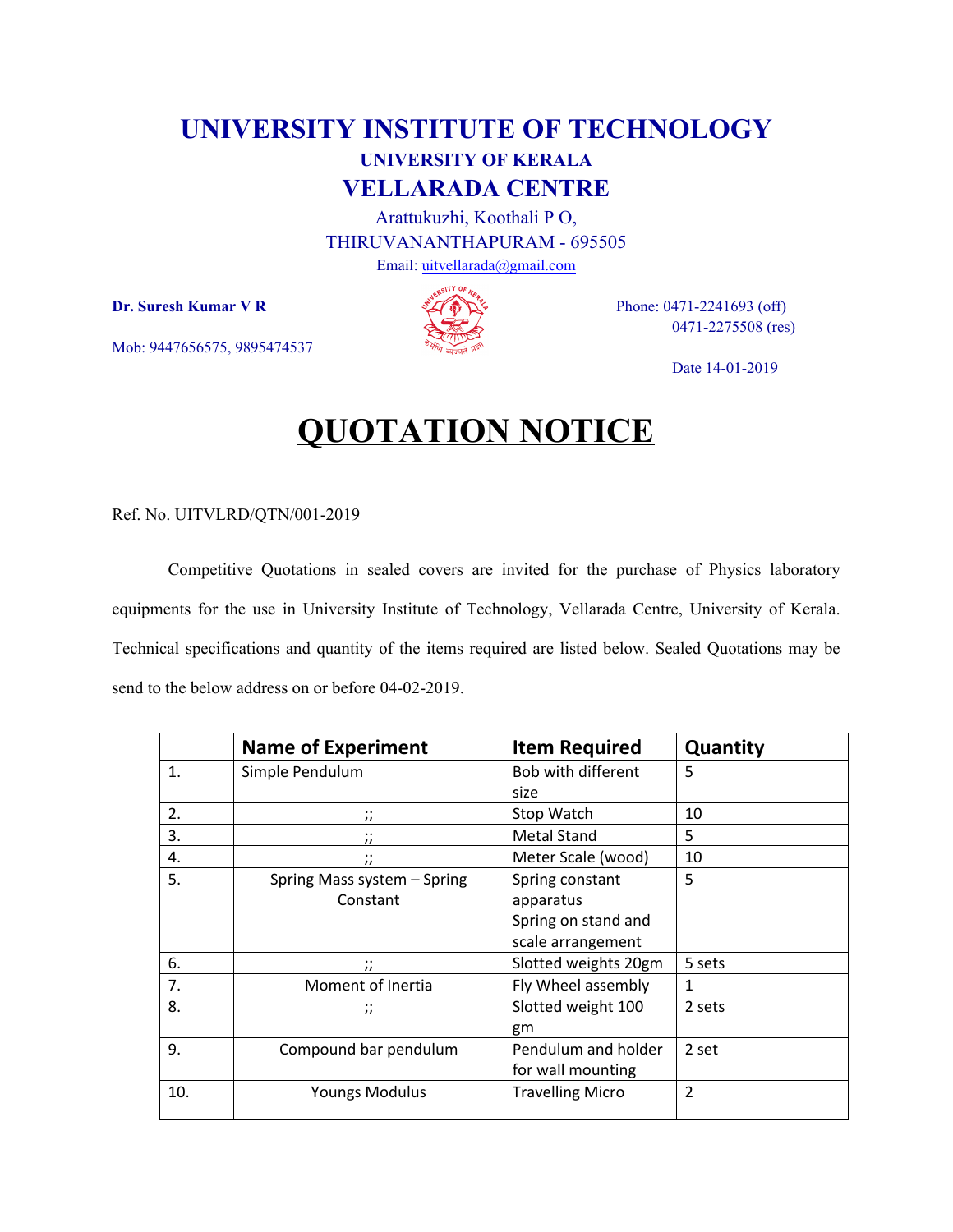|     |                                           | Scope                   |                 |
|-----|-------------------------------------------|-------------------------|-----------------|
| 11. | $\dddot{a}$                               | Knife Edge              | 2 pairs         |
| 12. | $\dddot{ }$                               | <b>Screw Guage</b>      | 5               |
| 13. | $\ddot{ }$                                | <b>Vernier Calipers</b> | 5               |
| 14. | $\dddot{ }$                               | Mirror                  | 5               |
|     |                                           | (optic lever)           |                 |
| 15. | $\dddot{a}$                               | Scale and Telescope     | $\overline{2}$  |
|     |                                           | with stand              |                 |
| 16. | <b>Rigidity Modulus</b>                   | <b>Static torsion</b>   | 1 set           |
|     |                                           | apparatus               |                 |
| 17. | $\dddot{v}$                               | Torsion pendulum        | 2 sets          |
|     |                                           | disc & stand with       |                 |
|     |                                           | holder for wire         |                 |
| 18. | $\dddot{a}$                               | Steel wire              | 25 <sub>m</sub> |
| 19. | $\dddot{v}$                               | Weighing machine 0-     | $\mathbf{1}$    |
|     |                                           | 10 kg range             |                 |
| 20. | Melde's String Experiment                 | Melde's string          | 1 set           |
|     |                                           | arrangement + Pully     |                 |
| 21. | $\dddot{ }$                               | Weight box used in      | 1 box           |
|     |                                           | common balance          |                 |
| 22. | $\ddot{ }$                                | Eliminator              | $\mathbf{1}$    |
| 23. | $\dddot{v}$                               | Digital Weighing        | $\mathbf{1}$    |
|     |                                           | machine (0-100 gm)      |                 |
| 24. | Viscosity of liquid                       | Stoke's apparatus       | 1 set           |
| 25. | $\dddot{ }$                               | Lead shots              | 100             |
| 26. | $\dddot{v}$                               | Castor oil              | 5 Irs           |
| 27. | $\dddot{ }$                               | Constant pressure       | $\mathbf 1$     |
|     |                                           | head apparatus          |                 |
| 28. | $\dddot{ }$                               | Capillary tube (Small   | 5               |
|     |                                           | varying radius)         |                 |
| 29. | $\dddot{v}$                               | Rubber tube             | 5 <sub>m</sub>  |
| 30. | $\dddot{ }$                               | Measuring jar(0-100     | $\overline{2}$  |
|     |                                           | ml)                     |                 |
| 31. | $\dddot{ }$                               | <b>Burette</b>          | 5               |
| 32. | $\ddot{\phantom{0}}$<br>$^{\prime\prime}$ | Beaker                  | 5               |
| 33. | Surface tension                           | Mercury                 | 500gm           |
| 34. | Sonometre frequency of AC                 | Sonometer apparatus     | 1 set           |
|     |                                           | with weights            |                 |
| 35. | $\dddot{ }$                               | Table pulleys           | 2 sets          |
| 36. | $\dddot{ }$                               | Transformer and main    | 1 set           |
|     |                                           | code                    |                 |

 The undersigned reserves the right to reject any or all the quotations without assigning any reason.